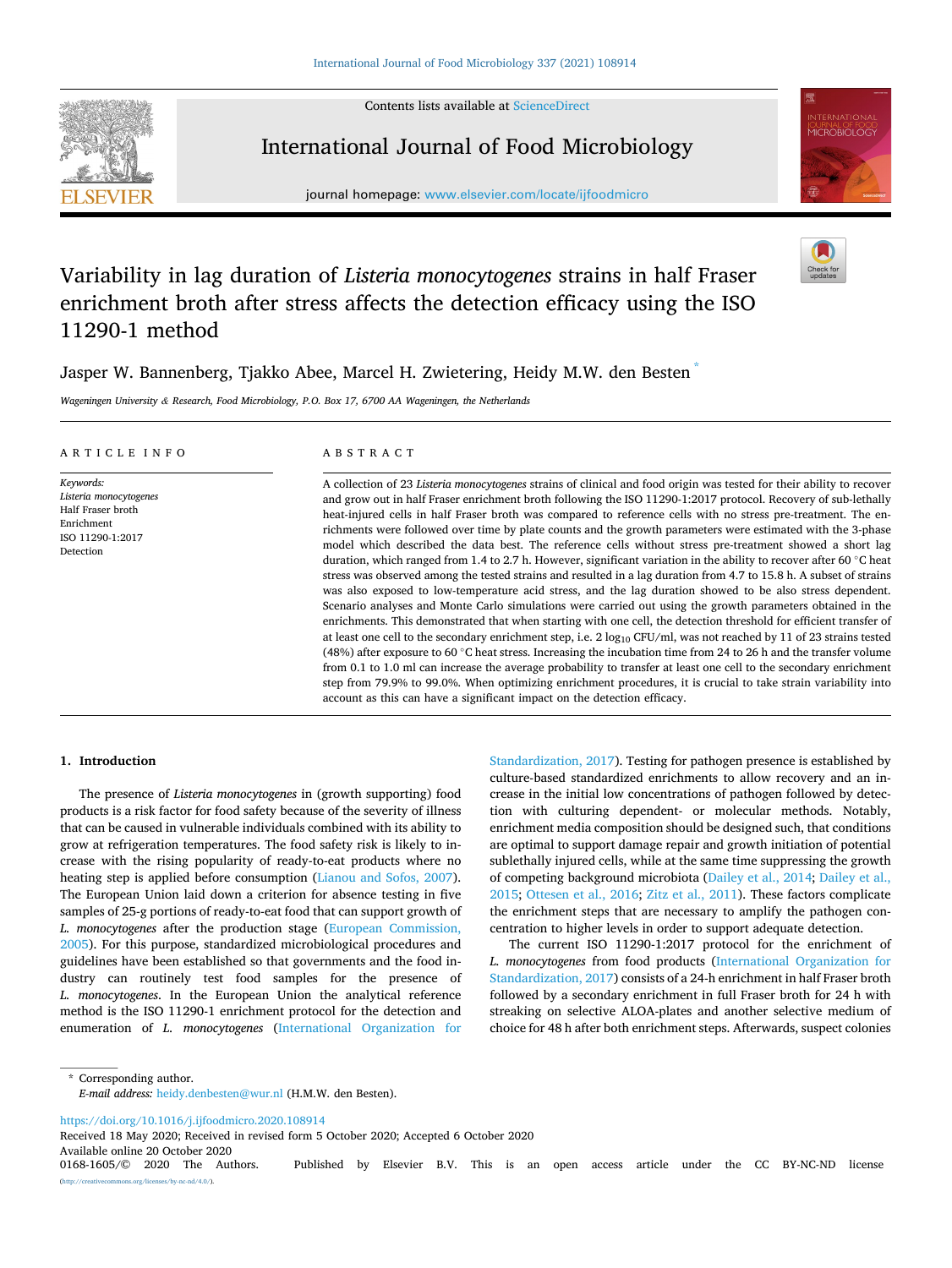have to be tested with confirmation reactions. The first enrichment step has to facilitate the recovery of sublethally injured cells that can be present in the product. Hence, the primary enrichment medium contains only half the concentrations of the selective compounds acriflavine and nalidixic acid [\(International Organization for Standardization, 2017](#page-7-0)). This is followed by the secondary enrichment with full-strength Fraser broth containing two-fold higher concentrations of selective compounds. These culture-based methods are time-consuming with detection taking up to 5 days while there is still the possibility of *L. monocytogenes* cells not growing out and giving false-negative results ([Gnanou Besse et al., 2016](#page-7-0)). Furthermore, there can be large differences among different strains of *L. monocytogenes* that can complicate detection. For example, it has been shown that there is a strain bias during selective enrichment of *L. monocytogenes* strains from ham-slices ([Zile](#page-7-0)[lidou et al., 2016a](#page-7-0)). This strain bias has been shown for different enrichment methods [\(Bruhn et al., 2005](#page-6-0); [Gorski et al., 2006](#page-7-0); [Zilelidou](#page-7-0)  [et al., 2016b\)](#page-7-0), but none quantified or prioritized the importance of strain variability and variability introduced when experiments are independently reproduced. Therefore, the objective of this research was to quantify the strain variability of *L. monocytogenes* in recovery following the current ISO 11290-1:2017 enrichment protocol. For this, the recovery of 23 outbreak-related strains of *L. monocytogenes* was assessed after heat stress treatment and after acid stress treatment at low temperature. Also, all experiments were independently reproduced in order to quantify and compare the effects of biological diversity and strain diversity on detection efficacy.

#### **2. Material and methods**

## *2.1. Bacterial strains and growth conditions*

The set of 23 strains of *L. monocytogenes* from different isolation sources and serotypes (Table S1) was kept at − 80 ◦C in brain heart infusion (BHI) broth (Becton Dickinson Difco) supplemented with 30% glycerol (Fluka). Cultures were made by inoculating 10 ml of BHI broth with a single colony from a BHI agar plate (1.5% agar, Oxoid) obtained from − 80 ◦C freezer stocks. Cultures were grown statically at 30 ◦C for 16 h to obtain stationary phase cultures. These cultures were subsequently diluted 1:1000 in fresh BHI broth and incubated at 30 ◦C for 16 h to obtain a standardized working culture for use in further experiments.

#### *2.2. Stress treatment of cells*

Working cultures of all strains were stress-treated to reduce the viable counts with one  $log_{10}$  reduction. The  $D_{60}$ -values of the strains previously published by [Aryani et al. \(2015a\)](#page-6-0) were used to determine the heat treatment time for each of the strains. Working cultures were diluted 1:100 in 50 ml BHI broth pre-heated at 60 ◦C in a water bath (Julabo SW23) for the time of one  $D_{60}$ -value reduction (Table S1). Afterwards, the cultures were quickly cooled on ice for 15 s and decimally diluted in Peptone Physiological Salt (PPS) solution (Tritium Microbiology) to obtain an initial concentration of approximately  $2 \log_{10}$  CFU/ ml in the enrichment experiments.

To determine the pH for the low-temperature acid stress treatments, the working cultures were stressed in acidified BHI broth at 10 ◦C for 24 h and samples were taken to determine the viable counts. The BHI broth was acidified with 2.5 M HCl until the desired pH value was reached (MeterLab PHM240 pH/ION meter). For each strain, the pH value that gave one  $log_{10}$  reduction after 24 h based on duplicate experiments was chosen for low-temperature acid stress treatment at 10 ◦C. This low temperature was chosen to simulate the temperature in the cold food chain. Acid stressed cells were subsequently decimally diluted in PPS to obtain an initial concentration of approximately  $2 \log_{10} CFU/ml$  in the enrichment experiments. The working cultures were afterwards incubated for 24 h at 10 ℃ in plain BHI for subsequent use in enrichments.

## *2.3. Enrichment kinetics in half Fraser broth*

Enrichments were carried out in half Fraser enrichment broth, which was made by supplementing Fraser broth base (Oxoid) with half Fraser supplement (Oxoid). Irrespective of their pre-treatment, all enrichments were started with an initial inoculum concentration of  $2 \log_{10} CFU/ml$ . For the reference cells, the working cultures (reaching approximately 9 log10 CFU/ml) were decimally diluted in PPS until a concentration of approximately 3  $log_{10}$  CFU/ml. This culture was diluted again 1:10 in 45 ml half Fraser enrichment broth in 150 ml Schott flasks resulting in an initial inoculum concentration of 2  $log_{10}$  CFU/ml. After addition of the cells to the enrichment broth (timepoint 0), samples were taken at 2 h intervals for 10 h and at 24 h to investigate kinetics at 30 ◦C according to the ISO 11290-1:2017. Samples were spread plated on BHI agar plates and incubated at 30 ◦C for 24 h before counting. In order to measure the concentration at time-points 14 and 16 h, a parallel enrichment was started later in the day and samples were taken the next morning. Three independent biological reproductions were carried out for reference cells and two for stressed cells, and experiments took place on different days.

## *2.4. Model fitting and statistics*

Growth of *L. monocytogenes* strains during primary enrichment for both the reference cells and stressed cells was modelled with the 3-phase model ([Buchanan et al., 1997\)](#page-6-0), the modified Gompertz model ([Zwie](#page-7-0)[tering et al., 1990](#page-7-0)) and the Baranyi model ([Baranyi and Roberts, 1994](#page-6-0)).

## *2.4.1. Three-phase linear model*  Lag phase:

$$
\text{For } t \leq \lambda \quad \log_{10} N_t = \log_{10} N_0 \tag{1}
$$

Exponential growth phase:

For 
$$
\lambda < t < t_{max} \log_{10} N_t = \log_{10} N_0 + \frac{\mu}{\ln(10)} (t - \lambda)
$$
 (2)

Stationary phase:

$$
\text{For } t \geq t_{\text{max}} \log_{10} N_t = \log_{10} N_{\text{max}} \tag{3}
$$

With  $\log_{10} N_t$  the cell concentration at time  $t$  (log<sub>10</sub> CFU/ml),  $\log_{10} N_0$ the initial cell concentration ( $log_{10}$  CFU/ml),  $log_{10} N_{max}$  the maximum cell concentration (log<sub>10</sub> CFU/ml), *t* the elapsed time (h),  $\lambda$  the lag phase duration (h), *tmax* the time when stationary phase is reached (h) and *μ*  the maximum specific growth rate (1/h).

#### *2.4.2. Modified Gompertz model*

$$
log_{10} N(t) = log_{10} N_0 + (log_{10} N_{max} - log_{10} N_0) \cdot exp\left(-\frac{\mu}{log_{10} N_{max} - log_{10} N_0} \cdot (\lambda - t) + 1\right)
$$
\n(4)

 $\overline{\phantom{a}}$ 

With  $log_{10} N(t)$  the cell concentration at time *t* ( $log_{10} CFU/ml$ ),  $log_{10}$  $N_0$  the initial cell concentration (log<sub>10</sub> CFU/ml), log<sub>10</sub>  $N_{max}$  the maximum cell concentration (log10 CFU/ml), *t* the elapsed time (h), *λ*  the lag phase duration (h), *tmax* the time when stationary phase is reached (h) and  $\mu$  the maximum specific growth rate (1/h).

## *2.4.3. Baranyi model*

$$
log_{10} N(t) = log_{10} N_0 + \frac{\mu}{\ln(10)} A(t) - \frac{1}{\ln(10)} \ln \left[ 1 + \frac{exp[\mu \cdot A(t)] - 1}{10^{\left[ log_{10} N (max) - log_{10} N_0 \right]}} \right]
$$
(5)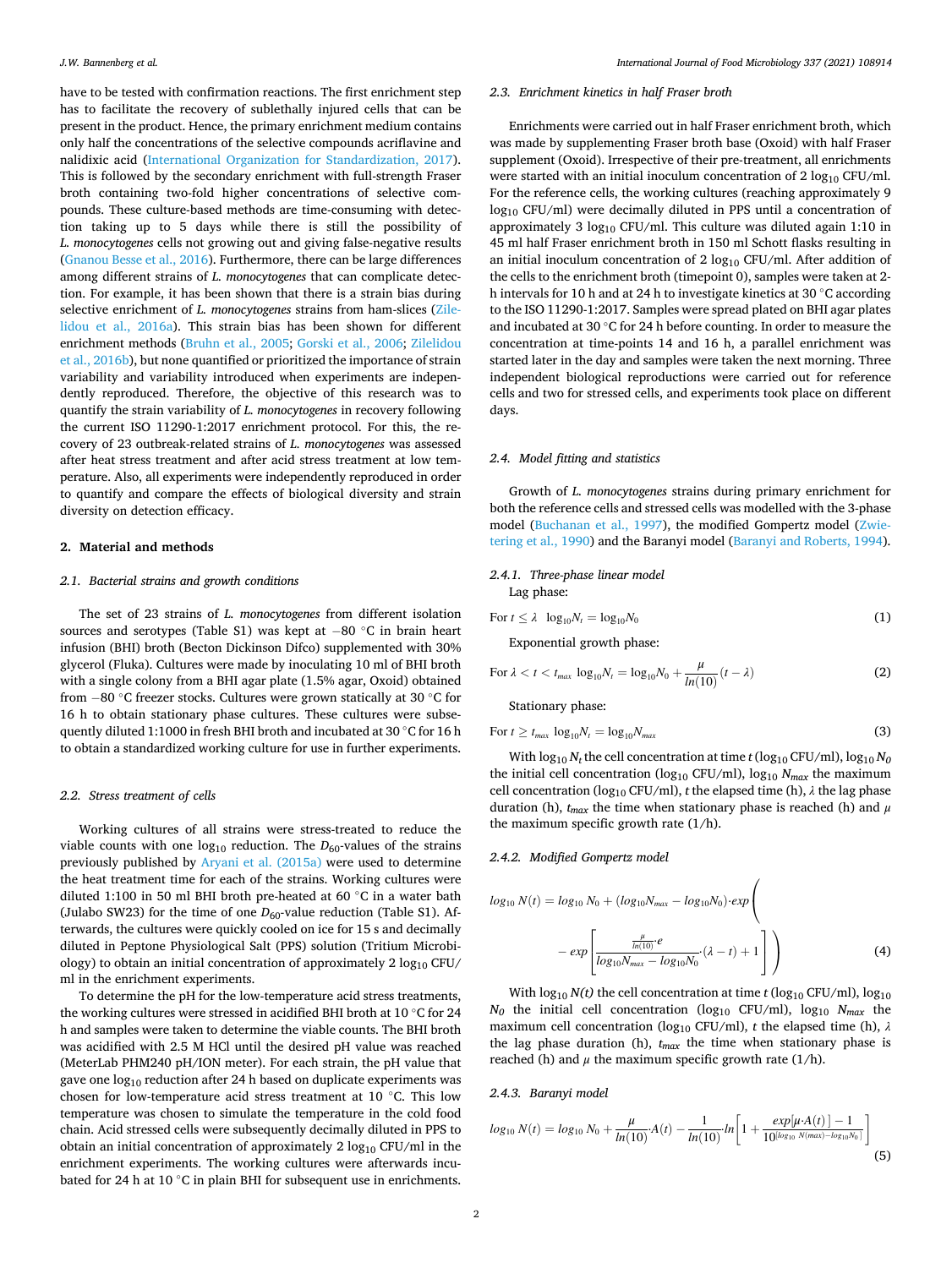<span id="page-2-0"></span>
$$
A(t) = t + \frac{1}{\mu} \ln \left[ exp(-\mu \cdot t) + exp(-\mu \cdot t_{lag}) - exp(-\mu \cdot t - \mu \cdot t_{lag}) \right]
$$
 (6)

With  $\log_{10} N(t)$  the cell concentration at time *t* ( $\log_{10} CFU/ml$ ),  $\log_{10}$  $N_0$  the initial cell concentration (log<sub>10</sub> CFU/ml), log<sub>10</sub>  $N_{max}$  the maximum cell concentration ( $log_{10}$  CFU/ml), *t* the elapsed time (h),  $\lambda$ the lag phase duration (h),  $t_{max}$  the time when stationary phase is reached (h) and  $\mu$  the maximum specific growth rate (1/h).

Best estimates for the model parameters  $\log_{10} N_0$ ,  $\mu$  and  $\lambda$  were obtained by the least squares regression analysis using Microsoft Excel's Solver add-in. For each reproduction the significance of the parameter fitting was determined by calculating the 95% confidence interval by estimating the standard error using the SolverAid add-in for Microsoft Excel. The model fitting performance of the models was compared according to [den Besten et al. \(2006\),](#page-7-0) where the mean square error of the model describes the fitting performance as follows:

$$
MSE_{Model} = \frac{RSS}{DF} = \frac{\sum_{i=1}^{n} \left( log_{10} N_{observed}^{i} - log_{10} N_{fitted}^{i} \right)^{2}}{n-p}
$$
(7)

where the mean square error of the model (*MSE<sub>Model</sub>*) is calculated as the residual sum of squares (*RSS*) divided by the degrees of freedom (*DF*). The *RSS* is the sum of the squared difference between the observed cell concentration  $log_{10} N_{observed}$  (log CFU/ml) and the fitted values  $log_{10}$ *Nfitted* (log10 CFU/ml) for each model. *DF* is the number of data points *n*  minus the number of model parameters *p*.

The *MSEModel* was calculated for each model for all 23 strains and all conditions. The model that had the lowest  $MSE_{Model}$  in most cases was deemed to most adequately describe the data.

## *2.5. Quantifying biological and strain variabilities*

The biological and strain variabilities of the lag phases for reference cells, low-temperature acid stressed cells and 60 ◦C heat stressed cells was calculated according to the protocol of [Aryani et al. \(2015b\)](#page-6-0). Here biological variability is defined as the variability between the independent reproductions and strain variability is defined as the variability between the strains in their recovery from stress history.

Biological variability:

$$
MSE_{Biological} = \frac{RSS}{DF} = \frac{\sum_{S=1}^{j} \sum_{R=1}^{i} (\lambda_{SR} - \lambda_S)^2}{n - p}
$$
(8)

where the mean square error is calculated from the residual sum of squares divided by the degrees of freedom. The *RSS* is the sum of squared differences between *λSR* and *λS*, where *λSR* is the lag duration (h) obtained after enrichment for each reproduction for a certain strain (for reference cells  $i = 3$  reproductions and for heat stress  $i = 2$  reproductions) and  $\lambda_S$  is the average lag duration (h) from independent enrichments for each strain (for acid stress  $j = 5$  and for heat stress  $j =$ 23). *DF* is the number of data points per condition (for reference cells 3  $^{\ast}$ 23 and for heat stress 2  $*$  23) minus the number of parameters ( $p = 1$  $*$ 23). For low-temperature acid stress this was calculated with five strains and two reproductions.

Strain variability:

$$
MSE_{Strain} = \frac{RSS}{DF} = \frac{\sum_{S=1}^{j} (\lambda_S - \lambda_{average})^2}{n - p}
$$
(9)

where  $\lambda_S$  is the average lag duration (h) from three different enrichments for each strain, *λaverage* is the average lag duration (h) of all strains for each condition (for reference cells and heat stress  $j = 23$  and for acid stress  $j = 5$ ), *DF* is the number of data points ( $n = 23$  for heat and 5 for acid stress) per condition minus the number of parameters  $(p = 1)$ .

An *F*-test was used to determine statistically significant differences between the mean square error of the biological and strain variability. Data were considered significant with *p-*values of 0.05 or lower.

Furthermore, it was checked that the model choice did not affect the conclusions drawn by calculating the variabilities based on the growth parameter estimates of all three primary models. However, irrespective of the model choice, the significance of the calculated variabilities did not in fact change.

## *2.6. Modelling the primary enrichment*

To model the primary enrichment step in the scenario analysis, a detection threshold after 24 h of 2  $log_{10}$  CFU/ml was chosen. This concentration was described by [Augustin et al. \(2016\)](#page-6-0) as the concentration that allows transfer of at least one cell to the secondary enrichment broth with 100% probability.<sup>1</sup> This detection threshold is used for all scenario analyses in this research. For the scenario analysis the starting concentration is one *L. monocytogenes* cell per 25 g food product that is enriched in 225 ml half Fraser broth  $(-2.4 \log_{10} CFU/ml)$ . The data of the estimated lag durations and maximum specific growth rates of all 23 strains was used to model the growth in the primary enrichment step after stress.

Also, the impact of changes in maximum specific growth rate and lag duration was determined on the ability to reach the 2  $log_{10}$  CFU/ml detection threshold. For this, Monte Carlo simulations were carried out in Microsoft Excel using the add-in @Risk version 7.5 (Palisade Corporation). The maximum specific growth rates and lag durations were fitted to multiple distributions and the growth parameters were a good fit to the normal-distribution. The normal-distribution with the average and standard deviation was then used for the modelling in @Risk. The probability to transfer at least one cell to the secondary enrichment was determined with the Poisson-distribution in a simulation with 100.000 iterations using Latin Hypercube sampling [\(Delignette-Muller and](#page-7-0)  [Rosso, 2000](#page-7-0)), together with a Mersenne twister random number generator. The mean probability to transfer at least one cell to the secondary enrichment step was calculated for scenarios with different volumes (0.1 ml and 1 ml) and different incubation times of the primary enrichment (24 h and 26 h).

#### **3. Results**

#### *3.1. Recovery duration after 60* ◦*C heat stress is strain dependent*

The recovery of 23 strains of *L. monocytogenes* was tested in half Fraser primary enrichment broth as specified in the first step of ISO 11290-1:2017. The lag duration and growth of reference cells and sublethally injured cells after 60 ◦C heat stress in half Fraser broth was estimated by fitting bacterial growth models to the growth curves. Of the three models, the 3-phase model gave the best fit in 75.7% of the cases, the Gompertz model in 17.3% and the Baranyi model in 7.0% of the cases. Therefore the lag and maximum specific growth rate estimates from the 3-phase model were used in the further analysis of the experimental data. The lag durations for the enrichments in half Fraser broth are displayed in [Fig. 1.](#page-3-0) For the reference condition where no additional stress was applied before enrichment, the strains behaved rather similarly with respect to their lag phase duration. The lag duration of reference condition cells of the 23 tested strains ranged from 1.4 to 2.7 h, with an average lag duration of all 23 strains of 1.9 h (standard deviation of 0.5 h). However, after the 60 ◦C heat treatment there was a significant increase in lag phase duration, as the heat stressed cells needed more time to recover and also showed larger variability. After heat stress, the lag phase ranged from 4.7 to 15.8 h with the average lag duration of all 23 strains of 10.0 (standard deviation of 2.8 h).

In order to determine a possible correlation between heat resistance and lag duration of individual strains, lag durations were plotted against

<sup>&</sup>lt;sup>1</sup> Transfer of at least one cell in 0.1 ml of 2  $log_{10}$  CFU/ml being Poisson(k > 0, 10) is 99.995%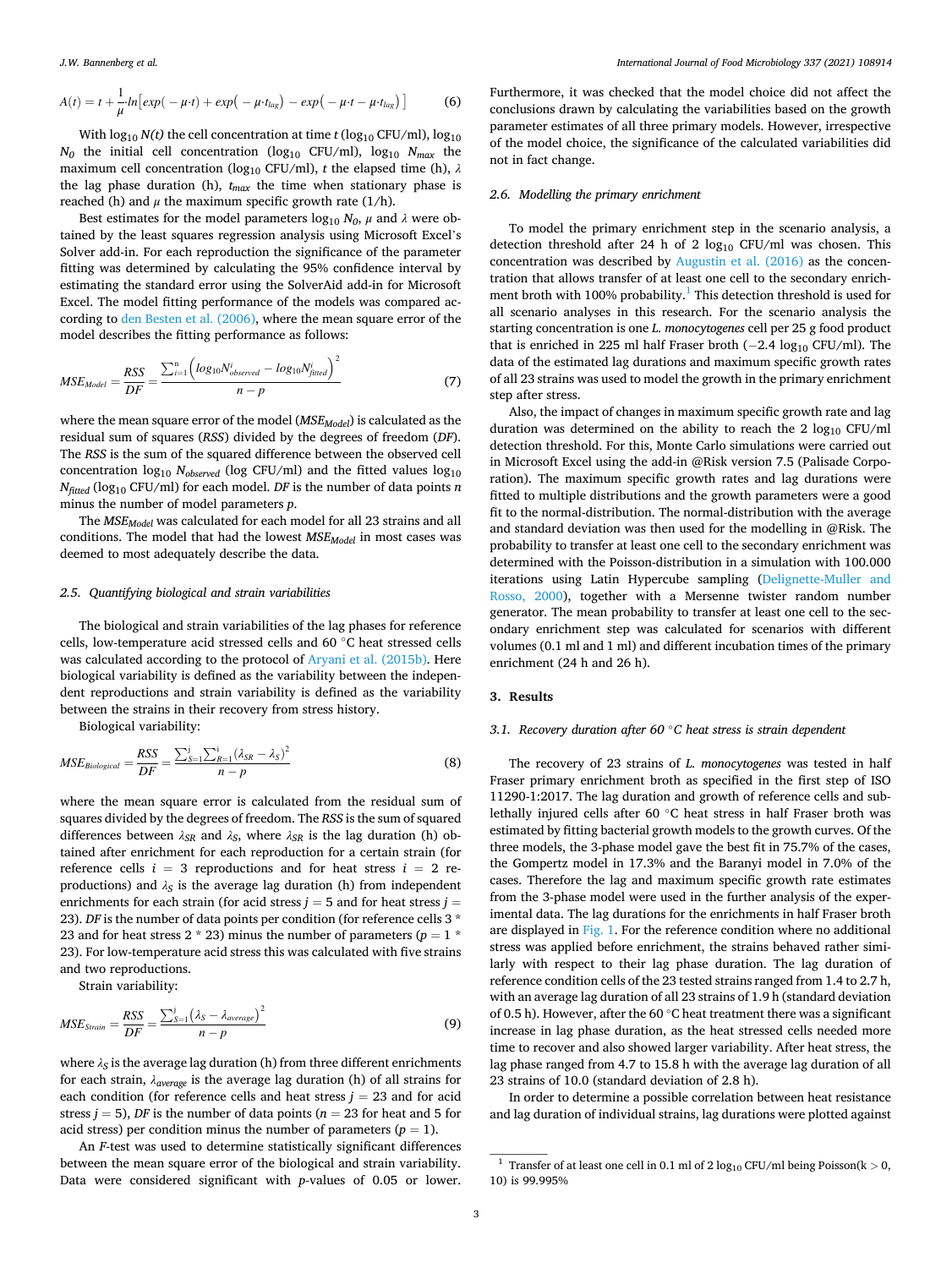<span id="page-3-0"></span>

**Fig. 1.** Lag duration of 23 strains of *L. monocytogenes* in half Fraser enrichment broth with reference cells in blue (with no additional stress pre-treatment applied) and 60 ℃ heat stress pre-treatment in red (aiming for one *D*<sub>60</sub>-value reduction). The 3-phase model was used to fit the growth kinetics and the lag duration was estimated for each biological reproduction. The 95% confidence interval of the fitting was determined for each fitting and displayed as error bars. (For interpretation of the references to colour in this figure legend, the reader is referred to the web version of this article.)

 $D_{60}$ -values after heat stress for all strains tested (Fig. 2). This showed that there was no clear correlation between heat resistance and lag duration during primary enrichment. The lag duration was also measured with cells after extended exposure time to 60 ◦C resulting in a  $3 \log_{10}$  reduction (data not shown). Data obtained with the selected strains showed that the lag duration was not significantly different from that of cells after a one  $log_{10}$  heat stress-induced reduction, indicating that a higher reduction after 60 ◦C heat stress did not influence the recovery capacity of the smaller and conceivably more severely injured surviving population.

Next to the lag phase, also the maximum specific growth rate was estimated with the 3-phase model for the reference cells and after 60 ℃ heat stress. The average maximum specific growth rate of all strains in half Fraser broth for the reference condition was 0.67  $\pm$  0.05 1/h and for



**Fig. 2.** The average lag duration in half Fraser broth of each of the 23 tested strains of *L. monocytogenes* after 60  $\degree$ C heat treatment plotted against the  $D_{60}$ value for each strain. This shows that there is no correlation between the  $D_{60}$ value and the subsequent recovery after heat stress. The error bars depict the standard deviation in lag duration.

heat-stressed cells  $0.68 \pm 0.11$  1/h. No significant difference was found among the average maximum specific growth rate during enrichments of reference cells and heat stressed cells  $(p = 0.23)$ , indicating that once cells got out of the lag phase their growth rate was similar.

The strain collection contains strains from different serotypes, and the recovery ability among strains was compared (Supplementary Fig. S1). In reference condition no significant difference among serotypes was observed. Taking heat stress history into account, serotype 4b  $(n = 6)$  seemed to display the highest lag durations although this was not significant. On the other hand, serotype  $1/2c$  strains  $(n = 3)$  showed shorter lag durations after heat-stress than the other tested serotypes, though this was neither statistically significant  $(p = 0.06)$ . Furthermore, differences in recovery among lineages of *L. monocytogenes* and/or their origin (food or clinical isolates) were not found.

## *3.2. Recovery in half Fraser broth is strain and stress dependent*

When cells of *L. monocytogenes* were pre-cultured at a lower temperature of 10 ◦C, there was no significant increase in lag duration observed during primary enrichment when compared to reference cells pre-cultured at 30 ◦C (data not shown). This led to the hypothesis that a reduction in viable cells was necessary for an increase in lag duration during primary enrichment. Therefore, the recovery after lowtemperature (10 ◦C) acid stress was quantified, in order to test whether the strain recovery is only strain-dependent or also stressdependent. For this, a fast recovering strain (ScottA), an intermediately recovering strain (EGDe) and a slow recovering strain (H7962) after heat stress together with the two ISO 11290-1 reference strains (WDCM00021 and WDCM00109 [\(International Organization for Stan](#page-7-0)[dardization, 2017\)](#page-7-0)) were tested. To be able to quantify the recovery in the same manner as after heat stress, one  $log_{10}$  reduction was also aimed for during the low-temperature acid stress pre-treatment. Because of strain differences in acid resistance, each strain was stressed at a different pH value to achieve one log<sub>10</sub> reduction (Supplementary Table S1). The outgrowth in half Fraser broth after low-temperature acid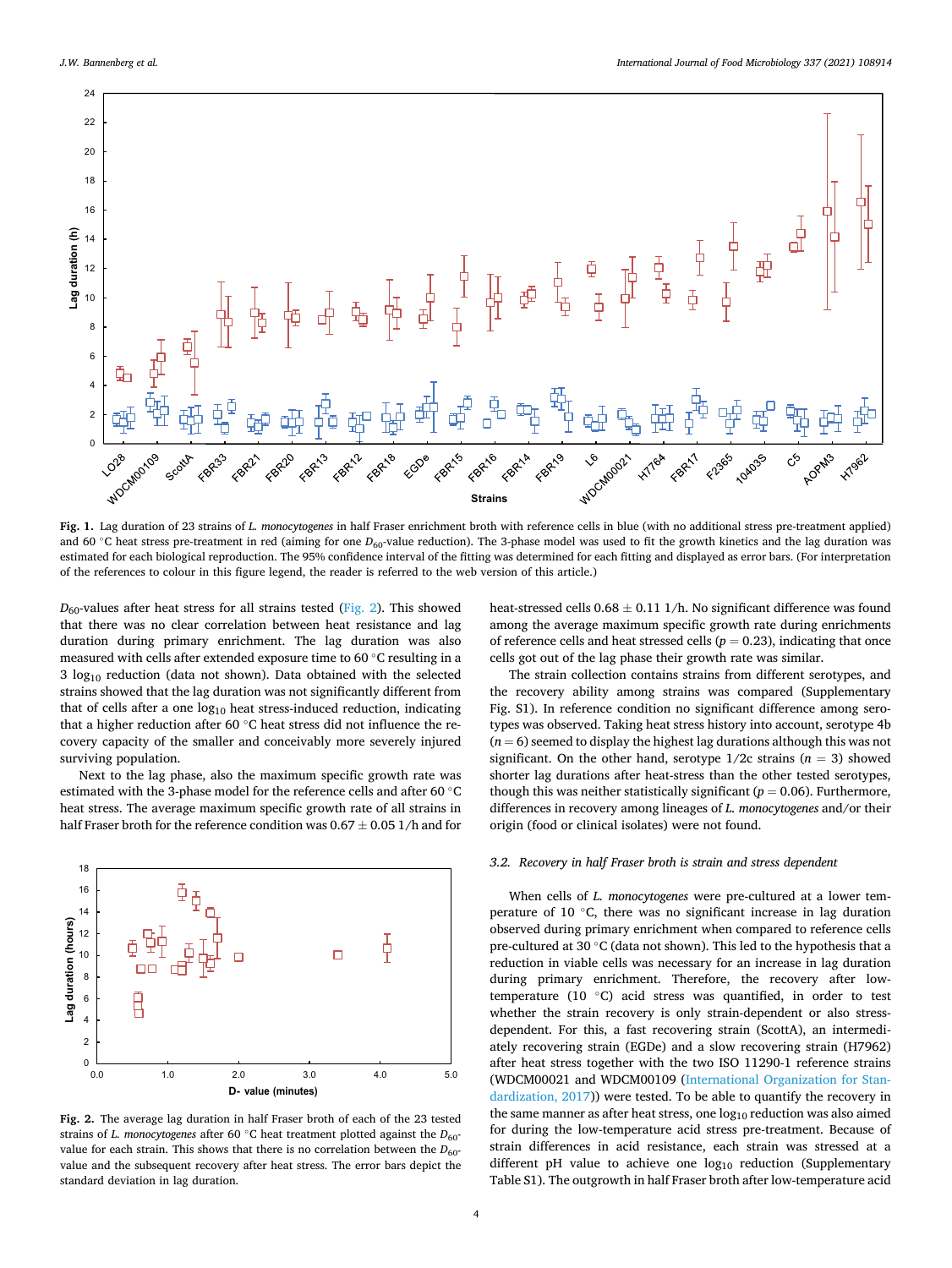stress pre-treatment was compared to outgrowth following exposure to heat stress (Fig. 3). Although the strains showed significant differences in lag duration after one  $log_{10}$  reduction following exposure to heat stress, there were no significant differences among the strains after a one log<sub>10</sub> reduction by low-temperature acid stress. This is further exemplified by the biological and strain variabilities in lag duration after exposure to stress (Fig. 4). For the reference cells as well as for lowtemperature acid stressed cells, the biological variability was comparable to the strain variability. In contrast, although heat stress showed a significant increase in the biological variability between experiments (*p*   $= 1.3\!\cdot\!10^{-5}$ ), there was a very significant increase in strain variability ( $p$ = 3.8⋅10<sup>−</sup> 15). Overall, we saw that stressed *L. monocytogenes* cells showed significant strain variability in outgrowth during half Fraser enrichment.

# *3.3. Slow recovering strains after 60* ◦*C heat stress can fail to reach the detection threshold*

The enrichment kinetics of heat-stressed *L. monocytogenes* strains was used to predict the growth during the primary enrichment step. ISO11290-1:2017 specifies an incubation time of 25 h  $\pm$  1 h, which means that after a minimum of 24 h the cells should have reached a concentration that is high enough to allow transfer of at least one cell to the secondary enrichment. The minimal initial concentration at the start of the enrichment is one *L. monocytogenes* cell in 25 g of food that is enriched in 250 ml of half Fraser broth, meaning a minimum starting concentration of  $-2.4 \log_{10}$  CFU/ml. After primary enrichment, 0.1 ml of culture is transferred to the secondary enrichment step, so strains need to reach a concentration of 2  $log_{10}$  CFU/ml in order to allow transfer of at least one cell to the secondary enrichment broth with 100% probability<sup>1</sup> ([Augustin et al., 2016](#page-6-0)). In the scenario analysis the lag duration and maximum specific growth rate was based on the average of the 23 strains, with a variation of two times the standard deviation as a margin. [Fig. 5](#page-5-0)a shows that when starting with the lowest possible food contamination levels (i.e. one cell per 25 g food product), the strains that had the lowest measured lag duration after 60 ◦C heat stress reach the threshold of 2  $log_{10}$  CFU/ml within 24 h, also including variation in growth rate. The primary enrichment was also modelled for the average measured lag duration and the strains with the longest lag duration ([Fig. 5b](#page-5-0)**/**c). Strains with average lag durations after 60 ◦C heat pretreatment did not all reach the threshold of  $2 \log_{10} CFU/ml$  within  $24$ h, and strains with the highest lag duration did not reach this level at all. This corresponds to 11 out of the 23 tested strains not reaching this concentration in the 24 h primary enrichment step ([Fig. 6\)](#page-5-0).



To further illustrate this, Monte Carlo simulations were carried out in

**Fig. 3.** Comparison of the lag duration after 60 ◦C heat stress (red) and 10 ◦C low-temperature acid stress (grey) in half Fraser enrichment broth. Growth kinetics were fitted with the 3-phase model and the average lag duration of two independent reproductions is displayed with the standard deviation as error bars. (For interpretation of the references to colour in this figure legend, the reader is referred to the web version of this article.)



**Fig. 4.** The biological and strain variabilities calculated as the root mean square error of the lag phases of strains of *L. monocytogenes* for the reference cells (blue,  $n = 23$ ), the 10 °C acid pre-treatment (grey,  $n = 5$ ) and the 60 °C heat stressed cells (red,  $n = 23$ ). Bars with different letters indicate significant differences calculated by *F*-test with a *p*-value lower than 0.05. (For interpretation of the references to colour in this figure legend, the reader is referred to the web version of this article.)

@Risk to simulate the probability that the threshold of 2  $log_{10}$  CFU/ml was reached after 24 h (Supplementary Fig. S2). This showed that when starting with one cell per 25 g food product, 100% of the iterations reached the threshold in the reference cells without prior stress history. However, when *L. monocytogenes* cells have been pre-exposed to heat stress, the detection threshold is reached in only 39.1% of the iterations.

In addition, the probability was calculated that at least a single cell would be transferred to the secondary enrichment step, assuming that transfer of cells in the enrichment medium follows a Poisson-distribution ([Table 1](#page-5-0)). This showed that the average chance to transfer at least one cell of 60 ◦C heat-stressed *L. monocytogenes* after 24 h of enrichment is 79.8%. This probability increases to 90.8% when enrichment is increased to 26 h and can even reach 99.0% when 1 ml is transferred instead of the 0.1 ml that is specified by the current ISO11290-1:2017 protocol.

#### **4. Discussion**

In this study the lag duration of a diverse collection of *L. monocytogenes* strains from different isolation sources and of different serotypes was quantified in half Fraser enrichment broth using nonstressed control cells and sub-lethally acid and heat-damaged cells. This is important as the presence of pathogens in food products can be underestimated because cells sublethally injured during food processing can show extended lag durations, hence minimum cell concentrations are not reached in the 24 h time-span of the primary enrichment specified by the enrichment protocol. It is therefore important to quantify the growth dynamics during enrichments to increase the effectiveness and reliability of the culture-based detection methods for *L. monocytogenes*.

In order to quantify recovery of sublethally injured cells in half Fraser enrichment broth, heat treatment and low-temperature acid stress was used to stress cells. From previous experiments (data not shown) it was observed that a mild stress that does not lead to a reduction in cell concentration, does not affect the subsequent lag duration during enrichment. Therefore, a one log<sub>10</sub> inactivation from heat-stress was chosen as a model stress treatment. Heat treatment is a common inactivation technique in food processing, which causes damage by inhibiting intracellular protein- and enzyme activity and by damaging nucleic acids and cell membranes ([Wu, 2008](#page-7-0)). The strains used in this research show a large natural variation in their heat resis-tance ([Aryani et al., 2015a](#page-6-0)), with a factor 8 difference in  $D_{60}$ -value between the least and most resistant strains. Because of this natural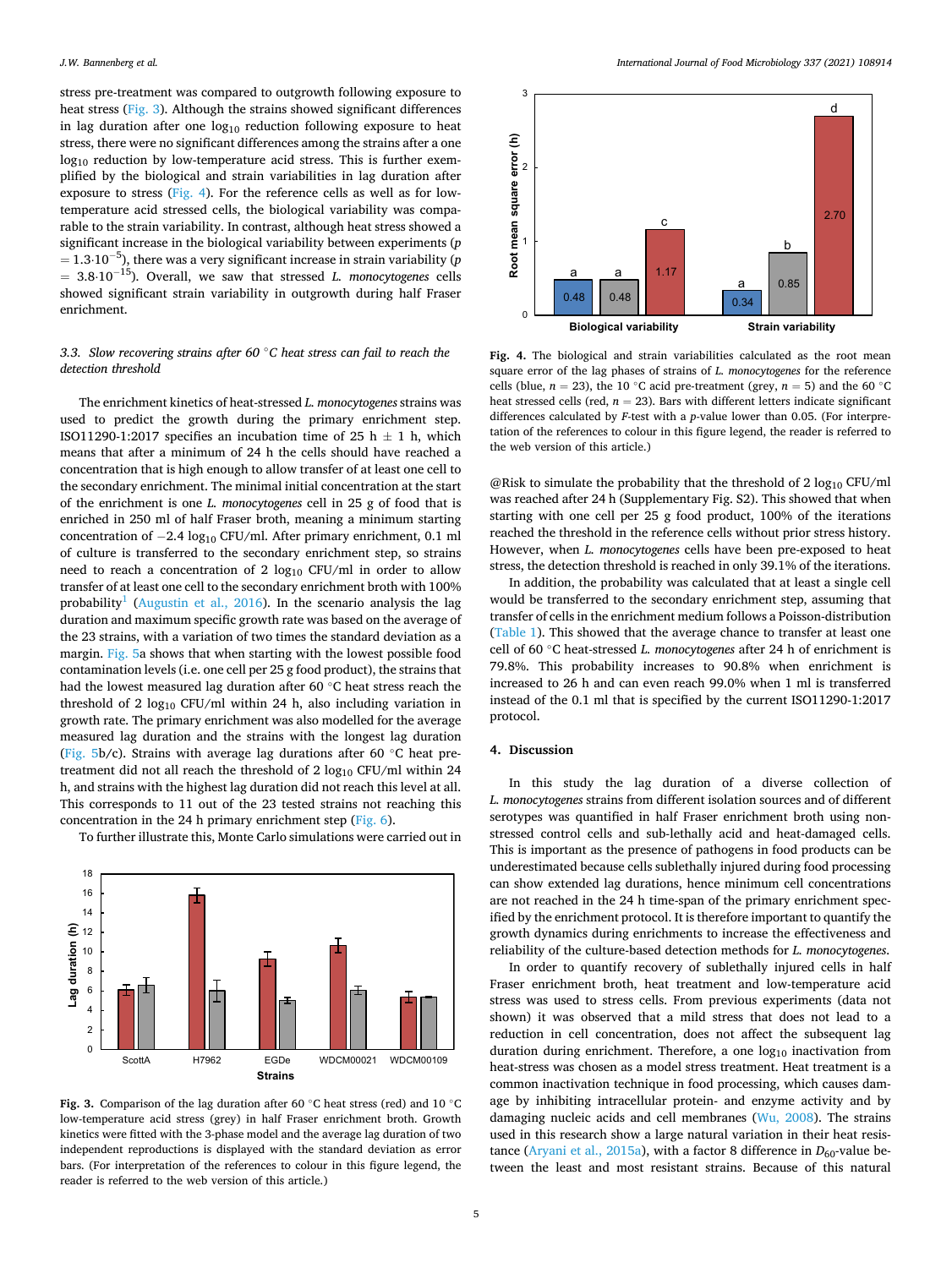<span id="page-5-0"></span>

Fig. 5. Scenario analyses of the primary enrichment step in half Fraser broth starting with one CFU of *L. monocytogenes* per 25 g product. A threshold of 2 log<sub>10</sub> CFU/ ml needs to be reached in the 24 h of enrichment to transfer at least one cell to the secondary enrichment step with 100% probability. The inoculum concentration is one CFU that is enriched in 250 ml half Fraser broth meaning a concentration of −2.4 log<sub>10</sub> CFU/ml. Here, (A) is the minimum lag with the average strain growth rate of 0.67 1/h  $\pm$  two times standard deviation, (B) is the mean lag with the average strain growth rate of 0.67 1/h  $\pm$  two times standard deviation and (C) is the maximum lag with the average strain growth rate of 0.67  $1/h \pm$  two times standard deviation.



**Fig. 6.** Spaghetti plot with the growth of all 23 tested strains of *L. monocytogenes* after 60 ◦C heat stress starting with one CFU per 250 ml of half Fraser broth. Strains that reach the detection threshold of 2  $log_{10}$  CFU/ml (red horizontal line) in the 24 h of primary enrichment are shown in green, strains in red do not reach this threshold within the allotted time. (For interpretation of the references to colour in this figure legend, the reader is referred to the web version of this article.)

## **Table 1**

Exploration of modifications on the current primary enrichment step on the probability to transfer at least one cell to the secondary enrichment medium. Transfer of cells in 0.1 ml of primary enrichment to full Fraser broth is assumed to follow a Poisson-distribution. The simulated mean probability is calculated as the mean of the Poisson probability curve after 100.000 iterations with normal distributions of the lag duration and the maximum specific growth rate as measured from the 60 ◦C heat stress experiments.

| Scenario                             | Simulated mean probability |
|--------------------------------------|----------------------------|
| 24 h enrichment                      | 0.798                      |
| 26 h enrichment                      | 0.908                      |
| 24 h enrichment $+$ inoculum to 1 ml | 0.965                      |
| 26 h enrichment $+$ inoculum to 1 ml | 0.990                      |

variation in heat resistance, the 60 ◦C pre-treatment was standardized to one log10 reduction resulting in different heat treatment times for each of the strains. Clearly, stress history is not exclusively delineated by the log reduction at population level affecting the subsequent cell recovery because heat adaptive responses are strain dependent [\(Lin and Chou,](#page-7-0)  [2004;](#page-7-0) [Skandamis et al., 2008\)](#page-7-0). It is hypothesized that exposure of the strains to the same heat treatment time would have resulted in a higher strain variability in lag phase, because the heat-induced reduction and subsequent repair capacity will significantly vary for each of the strains. The strains also varied with respect to acid stress robustness and a large

difference in acid resistance meant that different pH levels were used to standardize the reduction. A glucose-rich medium was used to culture and stress the strains, and strain variability in acid stress adaptive responses might also have contributed to differences in strain recovery mechanisms.

Extended exposure to 60  $^{\circ}$ C heat stress to obtain 3 log<sub>10</sub> reduction in cell concentration did not significantly influence the recovery, indicating that the recovery capacity of the injured population remains comparable. In contrast, Bréand et al. (1997) showed for *L. monocytogenes* that an increase in stress duration at 60 ◦C causes a rapid increase in lag duration that eventually reaches a steady threshold, but these studies were not carried out in half Fraser broth but in tryptic soy broth.

In the reference condition there was no significant difference between the biological- and strain variabilities. However, significant differences in the ability to recover in half Fraser enrichment broth were found among strains after 60 ◦C heat stress. Strain variation in recovery suggests that there are differences in repair capacity among strains in the tested conditions. These differences are important to take into account when optimizing the enrichment protocol. Since cells can undergo a multitude of stresses during food processing, we also investigated whether the observed strain difference in recovery after heat stress would also translate to other stresses. After low-temperature acid stress, the lag duration increased compared to reference cells but the strain variability was not significantly different from the biological variability. Thus, for the 5 tested strains no significant inter-strain variation was observed. This is interesting as these tested strains show large differences in recovery from heat stress, which would indicate that recovery in half Fraser broth is not only strain-dependent, but also stress-dependent.

In enrichment media there is a balance needed between an optimal recovery capacity for stressed *L. monocytogenes* cells and the suppression of background microbiota. Despite this, the lag phase duration in full Fraser broth was found to be significantly higher than other enrichment broths after heat stress ([Silk et al., 2002](#page-7-0)). Our results showed that the maximum specific growth rate is similar in reference cells and stressed cells in half Fraser broth. This indicates that in the conditions tested, once cells of *L. monocytogenes* have recovered, they grew at the same maximum specific growth rate irrespective of their history. This corresponds with the work of [Guillier and Augustin \(2005\)](#page-7-0) where they showed that variability in detection time was mainly explained by variation in lag duration following stress exposure and that there was no correlation found with the maximum specific growth rates.

Furthermore, we showed that there were no significant differences in recovery from heat stress based on isolation source, lineage and serotype. This is in agreement with the results of [Lianou et al. \(2006\)](#page-7-0) where they characterized the growth of 25 *L. monocytogenes* strains after heat and ambient acid stress in tryptic soy broth. They also found extensive variation in growth and stress resistance among tested strains, but could not correlate this to specific serotypes. It should be noted however, that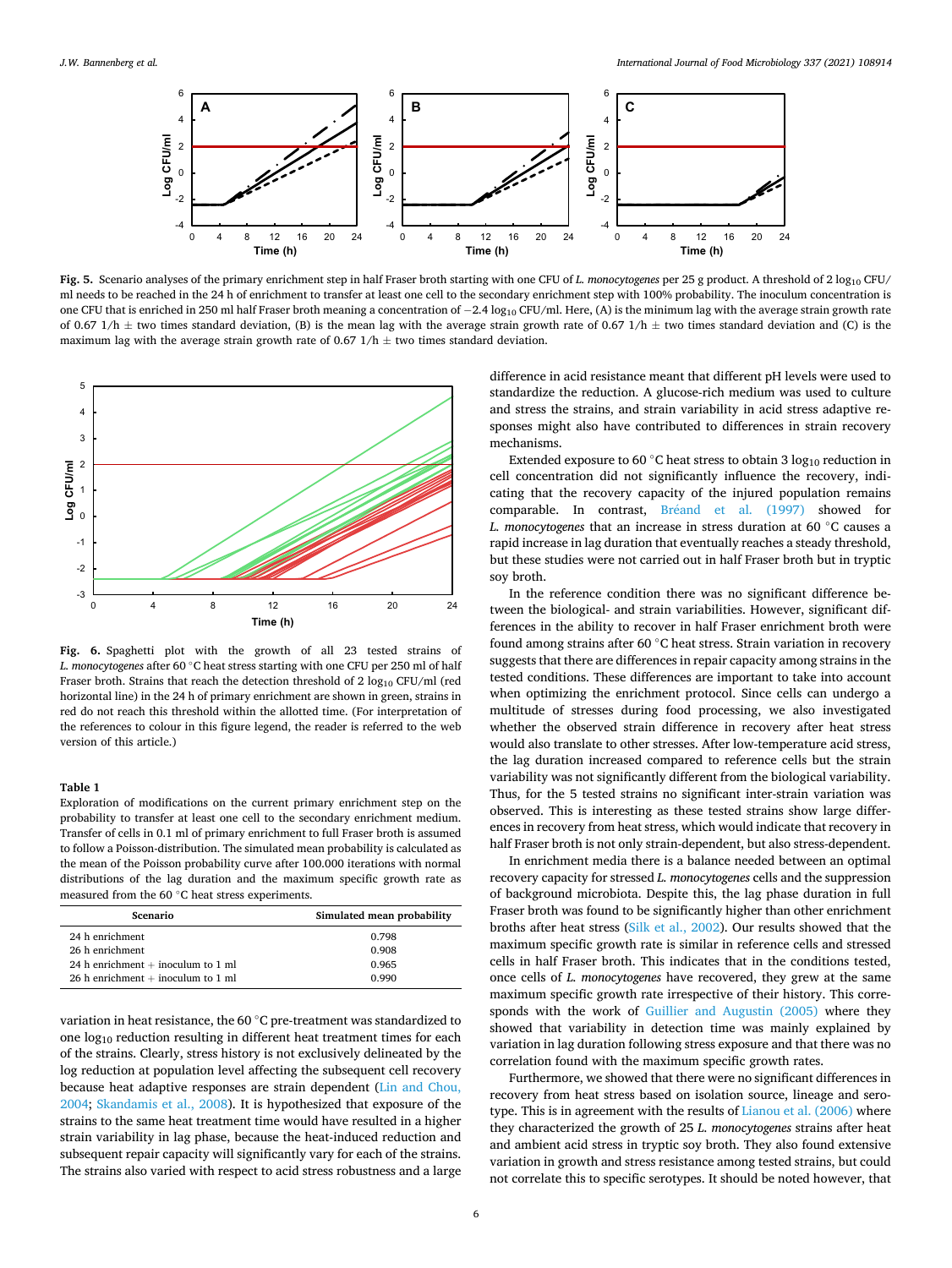#### <span id="page-6-0"></span>*J.W. Bannenberg et al.*

the statistical power to elucidate serotype effects in the current study was quite low, due to a relative small number of strains per serotype. Strains of serotype 4b did show the highest lag duration in half Fraser broth, which could indicate that a detection bias against type 4b strains is present. This can have complications for the detection of serotype 4b as this serotype is common among epidemic outbreaks of *L. monocytogenes* ([Kathariou, 2002](#page-7-0)).

A low inoculum concentration of  $2 \log_{10} CFU/ml$  was used to mimic the low concentrations of *L. monocytogenes* that are found in food products, although cell numbers recovered on plates can be even lower in contaminated samples (Chen et al., 2003). The effect of inoculum level on the lag duration has been studied before for *L. monocytogenes*, where the lag duration has been shown to be unaffected by inoculum size in enrichment broth [\(Duffy et al., 1994\)](#page-7-0) and under optimal conditions in media containing non-inhibitory salt concentrations ([Robinson](#page-7-0)  [et al., 2001](#page-7-0)). Other studies [\(Gnanou Besse et al., 2006](#page-7-0); [Stephens et al.,](#page-7-0)  [1997\)](#page-7-0) showed an extension and a larger variability in lag duration only at starting concentrations of less than 10 CFU/ml. [Dupont and Augustin](#page-7-0)  [\(2009\)](#page-7-0) studied the effect of stress on lag durations of individual cells in half Fraser broth. They stated that injured cells increase in mean and variability of lag and that the physiological state of a cell has a strong impact on its ability to initiate growth. Thus at very low cell concentrations that have to be enriched, the variability in lag duration and the individual cell state becomes increasingly important. Therefore, the performance at the individual cell level in enrichments remains to be further elucidated as this is an important aspect in the optimization of the enrichment protocol.

Obviously, strains that recover the slowest will pose the highest risk of evading detection in the 24 h of the primary enrichment step by not reaching high enough cell concentrations for transfer to the second enrichment step. By combining all heat stress recovery data, the Monte Carlo simulations suggested that when starting with one cell in an enrichment, the threshold of  $2\log_{10} \mathrm{CFU}/\mathrm{ml}$  was not reached after  $24$  h in 61% of the simulations. Notably, the current ISO-procedure states that primary enrichment broth has to be incubated at 30 ◦C for 24–26 h. After the minimal 24 h of enrichment, the probability to transfer at least one cell to the secondary enrichment step was calculated to be 79.8%. Incubating 2 h more increases this probability to 90.8%. Because stressed cells with long lag durations may still reach low cell concentrations even after 26 h of incubation, the transfer of only 0.1 ml to the secondary enrichment broth can cause false-negative results. Increasing the transfer volume to 1 ml increases the probability to transfer cells significantly, even up to 99% when also incubated for 26 h. Transfer of an even larger volume is not preferred, since this would also increase the levels of competing microbiota that are transferred, as well as slightly decreasing the antibiotics concentration in full Fraser broth in secondary enrichment.

The detection of *L. monocytogenes* in food products is affected by the effectiveness of the enrichment medium. This can be a problem even in optimized enrichment media because significant differences can be found in the ability to detect especially injured cells [\(Osborne and](#page-7-0)  [Bremer, 2002](#page-7-0); [Silk et al., 2002](#page-7-0)). These injured strains can however resuscitate and pose a risk for food safety ([Donnelly, 2002](#page-7-0)). Furthermore there can be large variation among strains in stress resistance and recovery (Cauchon et al., 2017; [De Jesús and Whiting, 2003](#page-7-0); [Francis and](#page-7-0)  O'[Beirne, 2005;](#page-7-0) [Lianou et al., 2006;](#page-7-0) Lundén et al., 2008). Although strain variation in recovery has been shown before for *L. monocytogenes*  ([De Jesús and Whiting, 2003](#page-7-0); [Francis and O](#page-7-0)'Beirne, 2005; [Lianou et al.,](#page-7-0)  [2006\)](#page-7-0), the current study shows that strain variability can also influence the detection efficacy while using the ISO11290-1:2017 protocol. For detection of pathogens in food, a reduction of the detection time is favourable but with increased lag durations of stressed and sublethally injured cells it comes with the risk of false-negatives.

## **5. Conclusion**

This research shows that strains of *L. monocytogenes* differ significantly in their ability to recover in half Fraser enrichment broth, and that this strain variation should be taken into account when trying to optimize the current enrichment protocol. Our dataset shows that cells with a heat stress history can fail to reach the detection threshold for efficient transfer to the secondary enrichment step. Increasing the incubation time of the primary enrichment from 24 to 26 h, and subsequent transfer volume from 0.1 to 1 ml for the secondary enrichment broth, significantly increases the probability to detect those stressed *L. monocytogenes* strains that have extended lag durations in half Fraser broth.

## **Declaration of competing interest**

The authors declare that they have no known competing financial interests or personal relationships that could have appeared to influence the work reported in this paper.

## **Acknowledgements**

The authors would like to thank Elisabetta Saverio and Sam Zarean for the lab work with regards to the low-temperature acid stress experiments. Furthermore, the authors would like to thank all partners in this project (Biomérieux, DSM, Innosieve Diagnostics, Merck Darmstadt, NWO and Wageningen Food Safety Research) for their financial and inkind contributions. This work is part of the research programme "Rapid and reliable enrichment-based detection of foodborne pathogens" with project number 15002, which is partly financed by the Dutch Research Council (NWO).

#### **Appendix A. Supplementary data**

Supplementary data to this article can be found online at [https://doi.](https://doi.org/10.1016/j.ijfoodmicro.2020.108914)  [org/10.1016/j.ijfoodmicro.2020.108914.](https://doi.org/10.1016/j.ijfoodmicro.2020.108914)

#### **References**

- Aryani, D.C., den Besten, H.M.W., Hazeleger, W.C., Zwietering, M.H., 2015a. Quantifying variability on thermal resistance of *Listeria monocytogenes*. Int. J. Food Microbiol. 193, 130–138. [https://doi.org/10.1016/j.ijfoodmicro.2014.10.021.](https://doi.org/10.1016/j.ijfoodmicro.2014.10.021)
- Aryani, D.C., den Besten, H.M.W., Hazeleger, W.C., Zwietering, M.H., 2015b. Quantifying strain variability in modeling growth of *Listeria monocytogenes*. Int. J. Food Microbiol. 208, 19–29. [https://doi.org/10.1016/j.ijfoodmicro.2015.05.006.](https://doi.org/10.1016/j.ijfoodmicro.2015.05.006)
- Augustin, J.C., Kalmokoff, M., Ells, T., Favret, S., Desreumaux, J., Decourseulles Brasseur, E., Gnanou Besse, N., 2016. Modeling the behavior of *Listeria monocytogenes* during enrichment in half Fraser broth; impact of pooling and the duration of enrichment on the detection of *L. monocytogenes* in food. Food Microbiol. 60, 131–136. [https://doi.org/10.1016/j.fm.2016.07.004.](https://doi.org/10.1016/j.fm.2016.07.004)
- Baranyi, J., Roberts, T.A., 1994. A dynamic approach to predicting bacterial growth in food. Int. J. Food Microbiol. 23, 277–294. [https://doi.org/10.1016/0168-1605\(94\)](https://doi.org/10.1016/0168-1605(94)90157-0) [90157-0](https://doi.org/10.1016/0168-1605(94)90157-0).
- Bréand, S., Fardel, G., Flandrois, J.P., Rosso, L., Tomassone, R., 1997. A model describing the relationship between lag time and mild temperature increase duration. Int. J. Food Microbiol. 38, 157–167. [https://doi.org/10.1016/S0168-1605\(97\)00093-7](https://doi.org/10.1016/S0168-1605(97)00093-7).
- Bruhn, J.B., Vogel, B.F., Gram, L., 2005. Bias in the *Listeria monocytogenes* enrichment procedure: lineage 2 strains outcompete lineage 1 strains in University of Vermont selective enrichments. Appl. Environ. Microbiol. 71, 961–967. [https://doi.org/](https://doi.org/10.1128/AEM.71.2.961-967.2005) [10.1128/AEM.71.2.961-967.2005](https://doi.org/10.1128/AEM.71.2.961-967.2005).
- [Buchanan, R.L., Whiting, R.C., Damert, W.C., 1997. A comparison of the Gompertz,](http://refhub.elsevier.com/S0168-1605(20)30408-6/rf0035) [Baranyi, and three-phase linear models for fitting bacterial growth curves. Food](http://refhub.elsevier.com/S0168-1605(20)30408-6/rf0035)  [Microbiol. 14, 313](http://refhub.elsevier.com/S0168-1605(20)30408-6/rf0035)–326.
- Cauchon, K.E., Hitchins, A.D., Smiley, R.D., 2017. Comparison of *Listeria monocytogenes*  recoveries from spiked mung bean sprouts by the enrichment methods of three regulatory agencies. Food Microbiol. 66, 40–47. [https://doi.org/10.1016/j.](https://doi.org/10.1016/j.fm.2017.03.021) [fm.2017.03.021.](https://doi.org/10.1016/j.fm.2017.03.021)
- Chen, Y., Ross, W.H., Scott, V.N., Gombas, D.E., 2003. *Listeria monocytogenes*: low levels equal low risk. J. Food Prot. 66, 570–577. [https://doi.org/10.4315/0362-028X-](https://doi.org/10.4315/0362-028X-66.4.570)[66.4.570.](https://doi.org/10.4315/0362-028X-66.4.570)
- Dailey, R.C., Martin, K.G., Smiley, R.D., 2014. The effects of competition from nonpathogenic foodborne bacteria during the selective enrichment of *Listeria monocytogenes* using buffered Listeria enrichment broth. Food Microbiol. 44, 173–179. [https://doi.org/10.1016/j.fm.2014.05.004.](https://doi.org/10.1016/j.fm.2014.05.004)